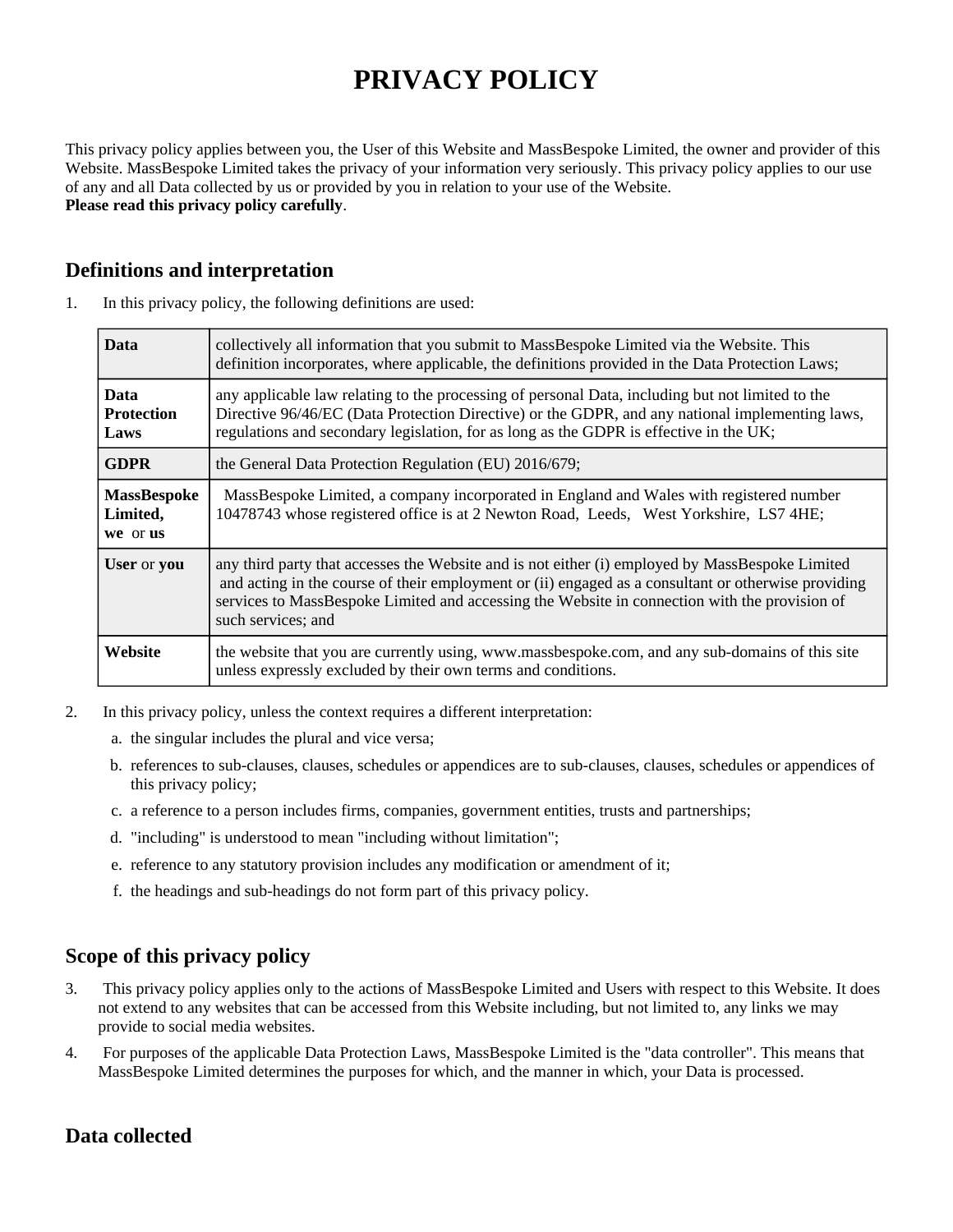- 5. We may collect the following Data, which includes personal Data, from you:
	- a. name;
	- b. profession;
	- c. contact Information such as email addresses and telephone numbers;
	- d. Project information relating to enquires;

in each case, in accordance with this privacy policy.

#### **How we collect Data**

- 6. We collect Data in the following ways:
	- a. data is given to us by you ; and
	- b. data is collected automatically.

#### **Data that is given to us by you**

- 7. MassBespoke Limited will collect your Data in a number of ways, for example:
	- a. when you contact us through the Website, by telephone, post, e-mail or through any other means;
	- b. when you register with us and set up an account to receive our products/services;
	- c. when you complete surveys that we use for research purposes (although you are not obliged to respond to them);
	- d. when you elect to receive marketing communications from us;

in each case, in accordance with this privacy policy.

#### **Data that is collected automatically**

- 8. To the extent that you access the Website, we will collect your Data automatically, for example:
	- a. we automatically collect some information about your visit to the Website. This information helps us to make improvements to Website content and navigation, and includes your IP address, the date, times and frequency with which you access the Website and the way you use and interact with its content.

#### **Our use of Data**

- 9. Any or all of the above Data may be required by us from time to time in order to provide you with the best possible service and experience when using our Website. Specifically, Data may be used by us for the following reasons:
	- a. to carry out your request;

in each case, in accordance with this privacy policy.

- 10. We may use your Data for the above purposes if we deem it necessary to do so for our legitimate interests. If you are not satisfied with this, you have the right to object in certain circumstances (see the section headed "Your rights" below).
- 11. When you register with us and set up an account to receive our services, the legal basis for this processing is the performance of a contract between you and us and/or taking steps, at your request, to enter into such a contract.

## **Who we share Data with**

- 12. We may share your Data with the following groups of people for the following reasons:
	- a. our employees, agents and/or professional advisors to respond to your specific needs;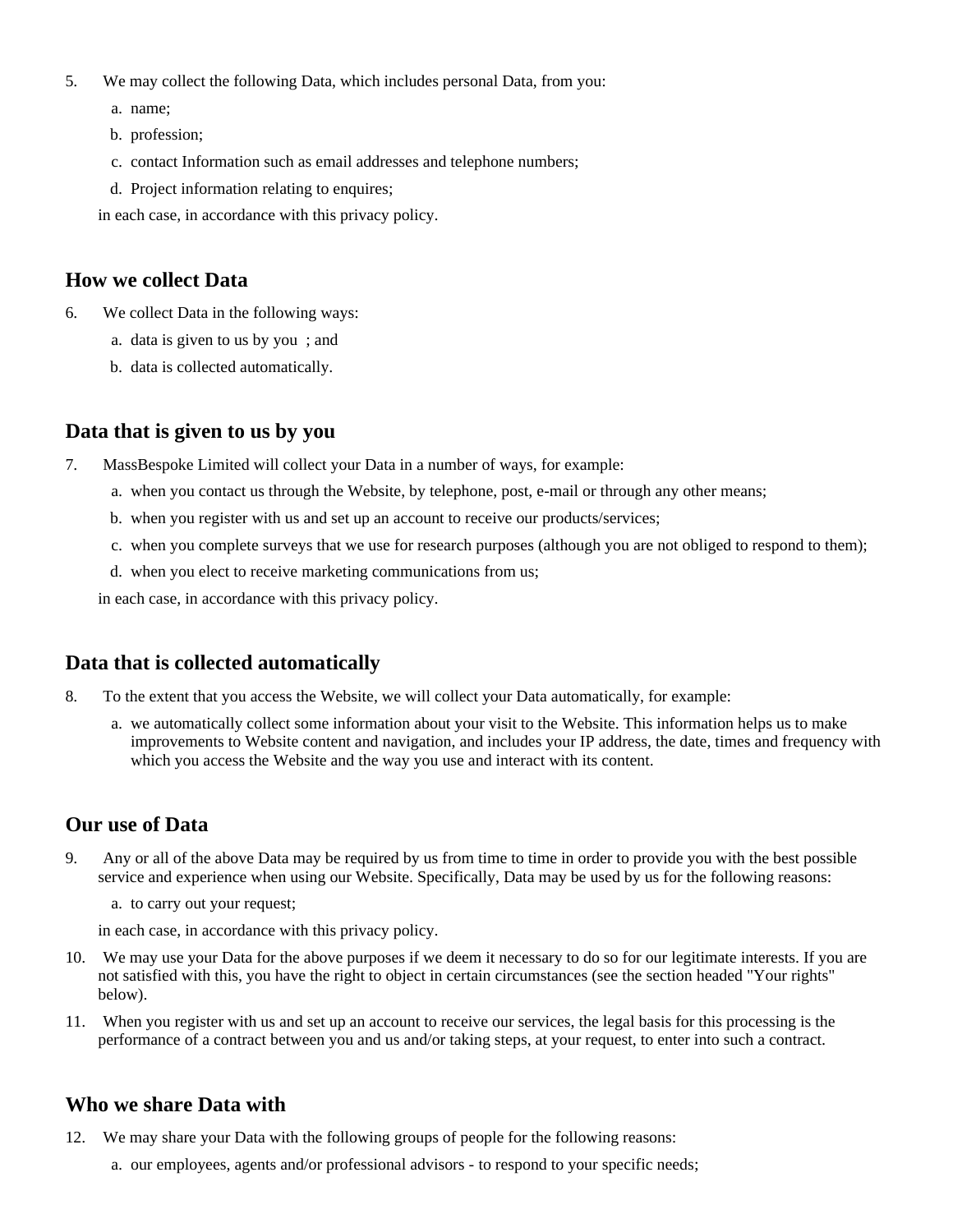in each case, in accordance with this privacy policy.

## **Keeping Data secure**

- 13. We will use technical and organisational measures to safeguard your Data, for example:
	- a. access to your account is controlled by a password and a user name that is unique to you.
	- b. we store your Data on secure servers.
- 14. Technical and organisational measures include measures to deal with any suspected data breach. If you suspect any misuse or loss or unauthorised access to your Data, please let us know immediately by contacting us via this e-mail address: info@massbespoke.com.
- 15. If you want detailed information from Get Safe Online on how to protect your information and your computers and devices against fraud, identity theft, viruses and many other online problems, please visit www.getsafeonline.org. Get Safe Online is supported by HM Government and leading businesses.

#### **Data retention**

- 16. Unless a longer retention period is required or permitted by law, we will only hold your Data on our systems for the period necessary to fulfil the purposes outlined in this privacy policy or until you request that the Data be deleted.
- 17. Even if we delete your Data, it may persist on backup or archival media for legal, tax or regulatory purposes.

## **Your rights**

- 18. You have the following rights in relation to your Data:
	- a. **Right to access** the right to request (i) copies of the information we hold about you at any time, or (ii) that we modify, update or delete such information. If we provide you with access to the information we hold about you, we will not charge you for this, unless your request is "manifestly unfounded or excessive." Where we are legally permitted to do so, we may refuse your request. If we refuse your request, we will tell you the reasons why.
	- b. **Right to correct** the right to have your Data rectified if it is inaccurate or incomplete.
	- c. **Right to erase** the right to request that we delete or remove your Data from our systems.
	- d. **Right to restrict our use of your Data** the right to "block" us from using your Data or limit the way in which we can use it.
	- e. **Right to data portability** the right to request that we move, copy or transfer your Data.
	- f. **Right to object** the right to object to our use of your Data including where we use it for our legitimate interests.
- 19. To make enquiries, exercise any of your rights set out above, or withdraw your consent to the processing of your Data (where consent is our legal basis for processing your Data), please contact us via this e-mail address: info@massbespoke.com.
- 20. If you are not satisfied with the way a complaint you make in relation to your Data is handled by us, you may be able to refer your complaint to the relevant data protection authority. For the UK, this is the Information Commissioner's Office (ICO). The ICO's contact details can be found on their website at https://ico.org.uk/.
- 21. It is important that the Data we hold about you is accurate and current. Please keep us informed if your Data changes during the period for which we hold it.

## **Links to other websites**

22. This Website may, from time to time, provide links to other websites. We have no control over such websites and are not responsible for the content of these websites. This privacy policy does not extend to your use of such websites. You are advised to read the privacy policy or statement of other websites prior to using them.